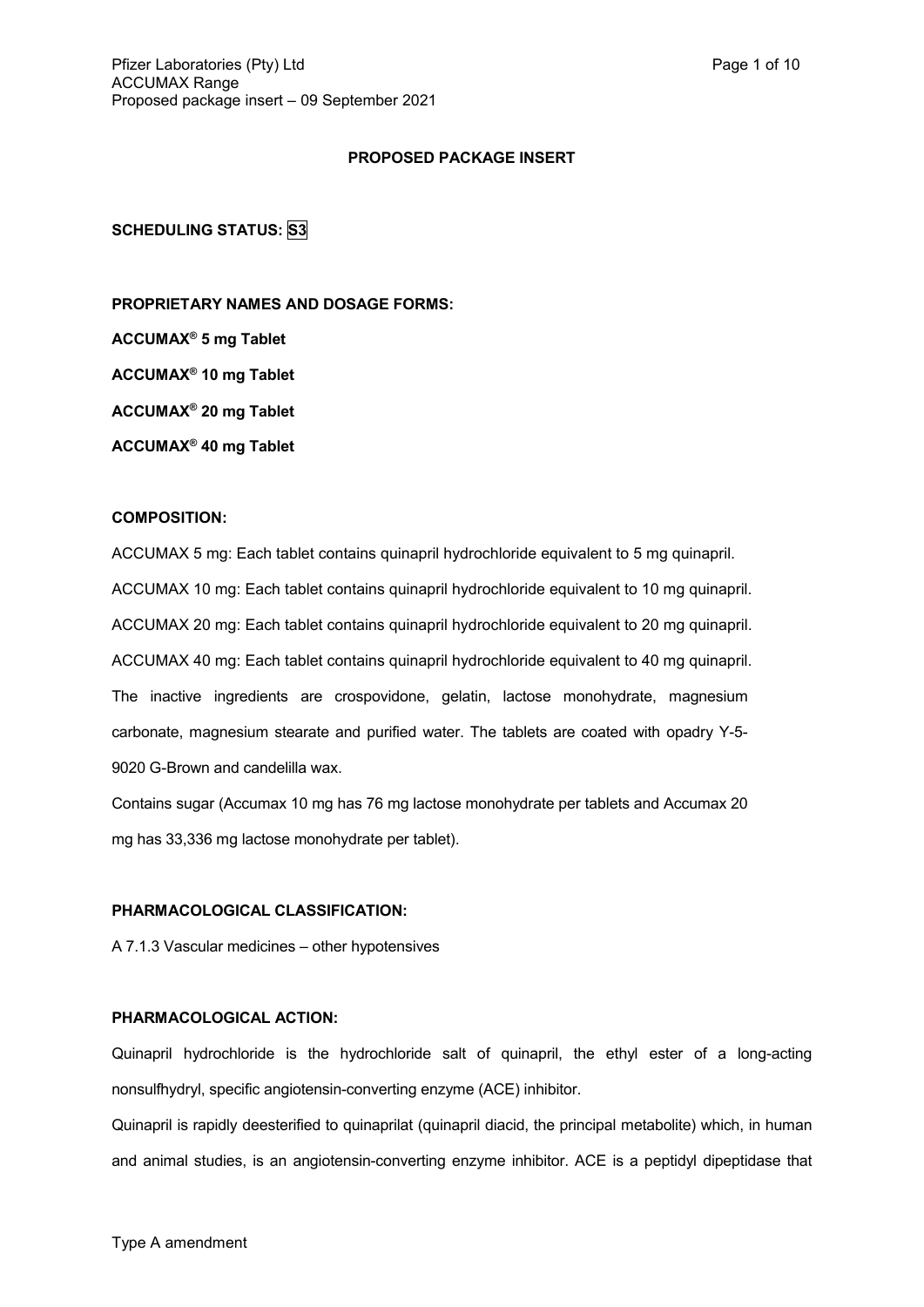catalyses the conversion of angiotensin I to the vasoconstrictor angiotensin II which is involved in vascular control and function through many different mechanisms, including stimulation of aldosterone secretion by the adrenal cortex. The primary mode of action of quinapril in humans and animals is to inhibit ACE, thereby decreasing vasopressor activity and aldosterone secretion. Removal of angiotensin II negative feedback on renin secretion leads to increased plasma renin activity. Quinapril has antihypertensive activity in the presence of low to normal plasma renin concentrations.

Other possible mechanisms contributing to the activity of ACE inhibitors include bradykinin-induced vasodilation, release of prostaglandins, attenuation of sympathetic nervous system activity, and inhibition of tissue enzyme-converting activity. ACE, also known as kininase II, is the enzyme that degrades bradykinin, a potent vasodepressor peptide.

#### **Pharmacokinetic properties and metabolism:**

Following oral administration, peak plasma quinapril concentrations are observed within one hour. Based on recovery of quinapril and its metabolites in urine, the extent of absorption is approximately 60 %. Quinapril absorption is not influenced by food. Following absorption, quinapril is deesterified to its major active metabolite, quinaprilat, a potent ACE inhibitor, and to minor inactive metabolites. Quinapril has an apparent half-life of approximately one hour. Peak plasma quinaprilat concentrations are observed approximately two hours following an oral dose of quinapril. Quinaprilat is eliminated primarily by renal excretion and has an elimination half-life of three hours, and a terminal half-life of approximately 25 hours. The excretion of quinapril and quinaprilat in patients with renal insufficiency is decreased. The elimination of quinaprilat is reduced in elderly patients (> 65 years) and correlates well with the impaired renal function which occurs in the elderly (see DOSAGE AND DIRECTIONS FOR USE). Quinaprilat concentrations are reduced in patients with alcoholic cirrhosis due to impaired deesterification of quinapril. Studies in rats indicate that quinapril and its metabolites do not cross the blood-brain barrier.

#### **Pharmacodynamic properties:**

ACCUMAX reduces peripheral vascular resistance, mean arterial pressure, systolic and diastolic blood pressure.

## **INDICATIONS:**

**Hypertension:**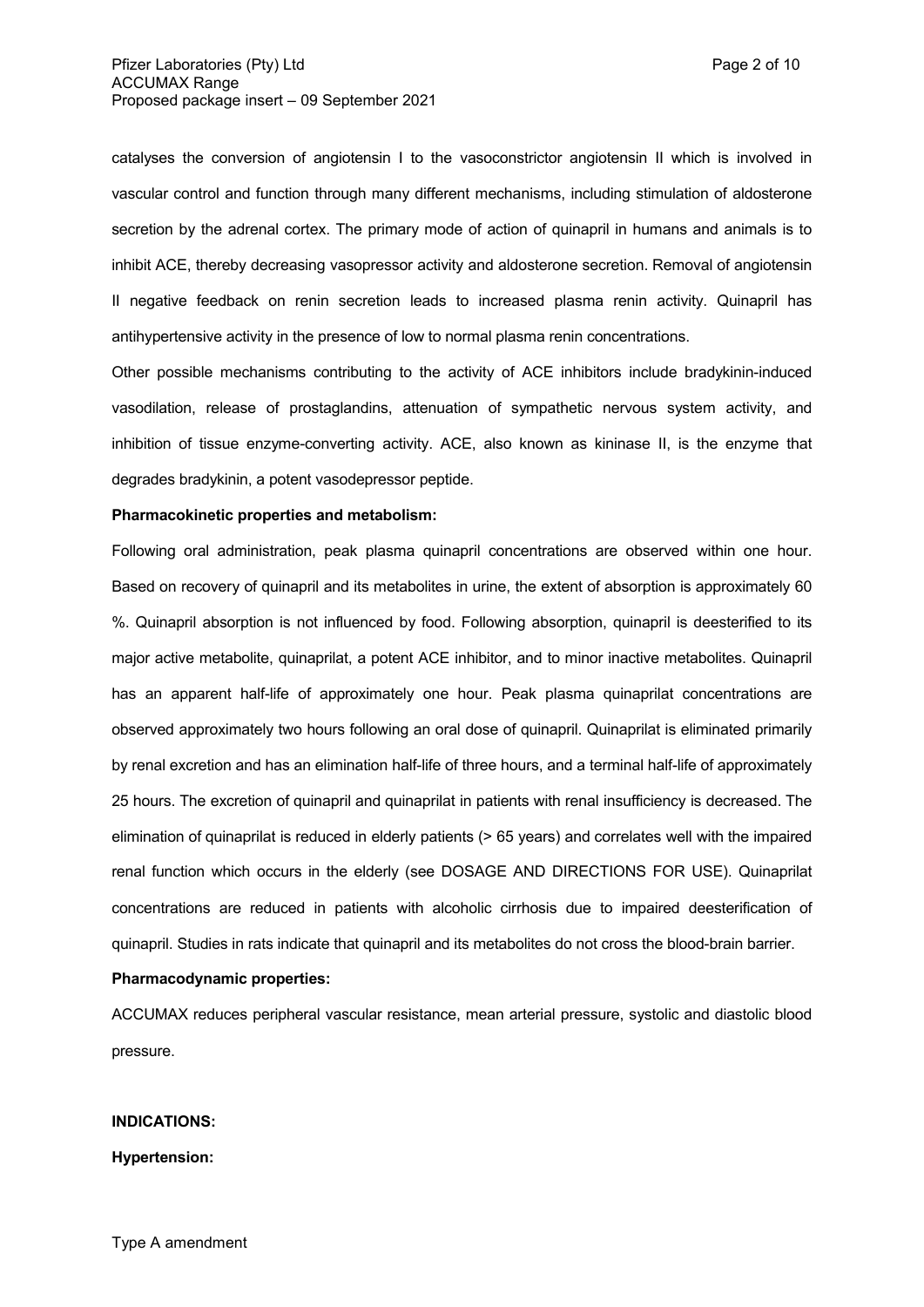ACCUMAX is indicated for the treatment of mild to moderate hypertension. ACCUMAX is effective as monotherapy or concomitantly with diuretics in patients with hypertension.

### **Congestive heart failure:**

ACCUMAX is indicated for the treatment of unresponsive systolic left ventricular failure of various aetiologies in which afterload reduction is advocated.

# **CONTRAINDICATIONS:**

ACCUMAX is contraindicated in patients who are hypersensitive to this product, including patients with a history of angioedema with ACE-inhibitors.

# **WARNINGS AND SPECIAL PRECAUTIONS:**

Should a woman become pregnant while receiving an ACE-inhibitor, the treatment must be stopped promptly and switched to a different category of medicine.

Should a woman receiving an ACE-inhibitor, contemplate pregnancy, the doctor must consider alternative medication.

ACE-inhibitors pass through the placenta and can be presumed to cause disturbance in foetal blood pressure regulatory mechanisms. Oligohydramnios as well as hypotension, oliguria and anuria in newborns have been reported after administration of ACE-inhibitors in the second and third trimester. Cases of defective skull ossification have been observed. Prematurity and low birth mass can occur.

**Angioedema:** Angioedema, including laryngeal oedema, may occur, especially following the first dose of ACCUMAX. Patients should be so advised and told to report immediately any signs or symptoms suggesting angioedema (swelling of face, eyes, lips, tongue, difficulty in breathing) and to discontinue medication until they have consulted with their physician.

If laryngeal stridor or angioedema of the face, tongue, or glottis occur, treatment with ACCUMAX should be discontinued immediately, the patient treated appropriately in accordance with accepted medical care, and carefully observed until the swelling disappears. Angioedema associated with laryngeal involvement may be fatal. Where there is involvement of the tongue, glottis, or larynx likely to cause airway obstruction, appropriate therapy e.g. subcutaneous adrenalin solution 1:1 000 (0,3 to 0,5 ml) should be promptly administered.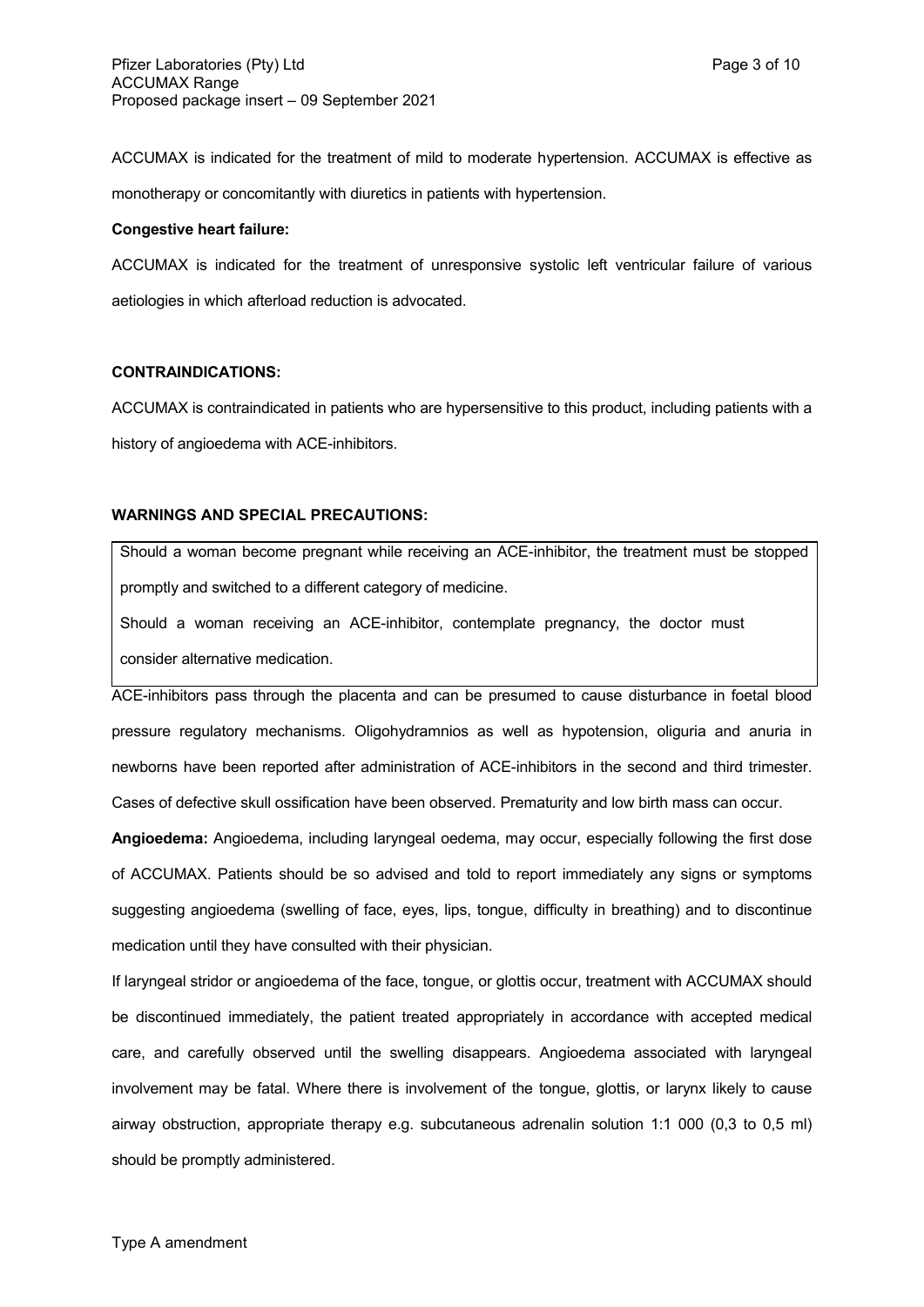Black patients receiving ACE inhibitor therapy have been reported to have a higher incidence of angioedema compared to non-black patients.

Patients with a history of angioedema unrelated to ACE inhibitor therapy may be at increased risk of angioedema while receiving an ACE inhibitor.

**Anaphylactoid reactions during desensitization:** Patients receiving ACE inhibitors during desensitizing treatment with hymenoptera venom have sustained life-threatening anaphylactoid reactions. In the same patients, these reactions have been avoided when ACE inhibitors were temporarily withheld, but they have reappeared upon inadvertent rechallenge.

**Hypotension:** Patients should be cautioned to report lightheadedness, especially during the first few days of ACCUMAX therapy. If actual syncope occurs, the patients should be told to discontinue medication until they have consulted with their physician.

All patients should be cautioned that excessive perspiration and dehydration may lead to an excessive fall in blood pressure because of reduction in fluid volume. Other causes of volume depletion such as vomiting or diarrhoea may also lead to a fall in blood pressure; patients should be advised to consult with their physician.

In patients with congestive heart failure where diastolic dysfunction of the left ventricle exists, cardiac failure may be aggravated.

If symptomatic hypotension occurs, the patient should be placed in the supine position and, if necessary, receive an intravenous infusion of normal saline. A transient hypotensive response is not a contraindication to further doses; however, lower doses of ACCUMAX or any concomitant diuretic therapy should be considered if this event occurs.

**Surgery/anaesthesia:** Caution should be exercised when patients undergo anaesthesia since angiotensin converting enzyme inhibitors have been shown to block angiotensin II formation secondary to compensatory renin release. This may lead to hypotension which can be corrected by volume expansion.

**Neutropenia/agranulocytosis:** ACE inhibitors have been associated with agranulocytosis and bone marrow depression in patients with uncomplicated hypertension. Agranulocytosis has been rarely reported during treatment with ACCUMAX. Monitoring of white blood cell counts especially in patients with collagen vascular disease and/or renal disease should be considered.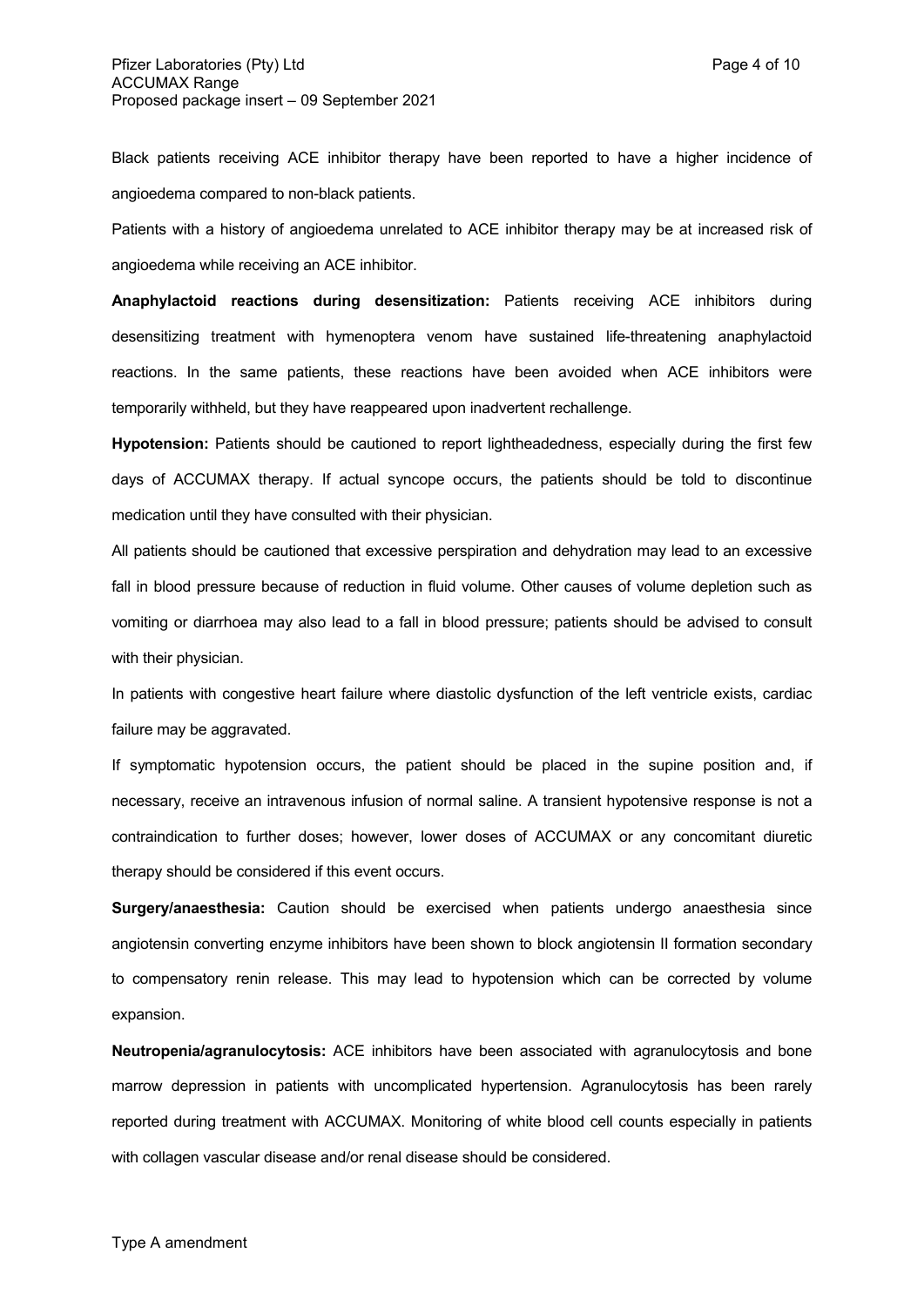Patients should be told to report promptly any indication of infection (e.g. sore throat, fever) which does not resolve within two days.

**Impaired renal function:** In patients with a creatinine clearance of < 40 ml/min, the half-life of quinaprilat is prolonged. These patients should commence therapy at the lowest recommended daily dose and be titrated upwards based upon response. Renal function should be closely monitored, although initial studies in small numbers of patients do not indicate that quinapril produces further deterioration in renal function.

Clinical evidence has shown that patients haemodialysed using certain high-flux membranes (such as polyacrylonitrile membranes) are likely to experience anaphylactoid reactions with concomitant ACE inhibitor treatment. This combination should be avoided, either by use of alternative antihypertensive drugs, or alternative membranes for haemodialysis.

ACE inhibitors have been associated with hypoglycaemia in diabetic patients on insulin or oral hypoglycaemic agents; closer monitoring of diabetic patients may be required.

**Hyperkalaemia and potassium-sparing diuretics:** Patients on ACCUMAX alone may have increased serum potassium levels. This effect may help to reduce the hypokalaemia induced by thiazide diuretics. ACCUMAX has not been studied as concomitant therapy with potassium-sparing diuretics. Because of the risk of further potentiating increases in serum potassium it is advised that if such combination therapy is indicated, it be initiated with caution and the patient's serum potassium levels be closely monitored. Patients should be told not to use salt substitutes containing potassium without consulting their physician.

**Geriatric use:** Elderly patients exhibited increased AUC and peak levels for quinaprilat compared to values in younger patients; this appeared to be related to decreased renal function rather than age itself. No overall differences in effectiveness or safety were observed between older and younger patients, however, greater sensitivity of some older individuals cannot be ruled out. In elderly patients, initial therapy is 5 mg once daily followed by titration to the optimal response.

### **INTERACTIONS:**

**Tetracycline:** Concomitant administration of tetracycline with ACCUMAX reduced the absorption of tetracycline in healthy volunteers because of the presence of magnesium carbonate in the formulation. It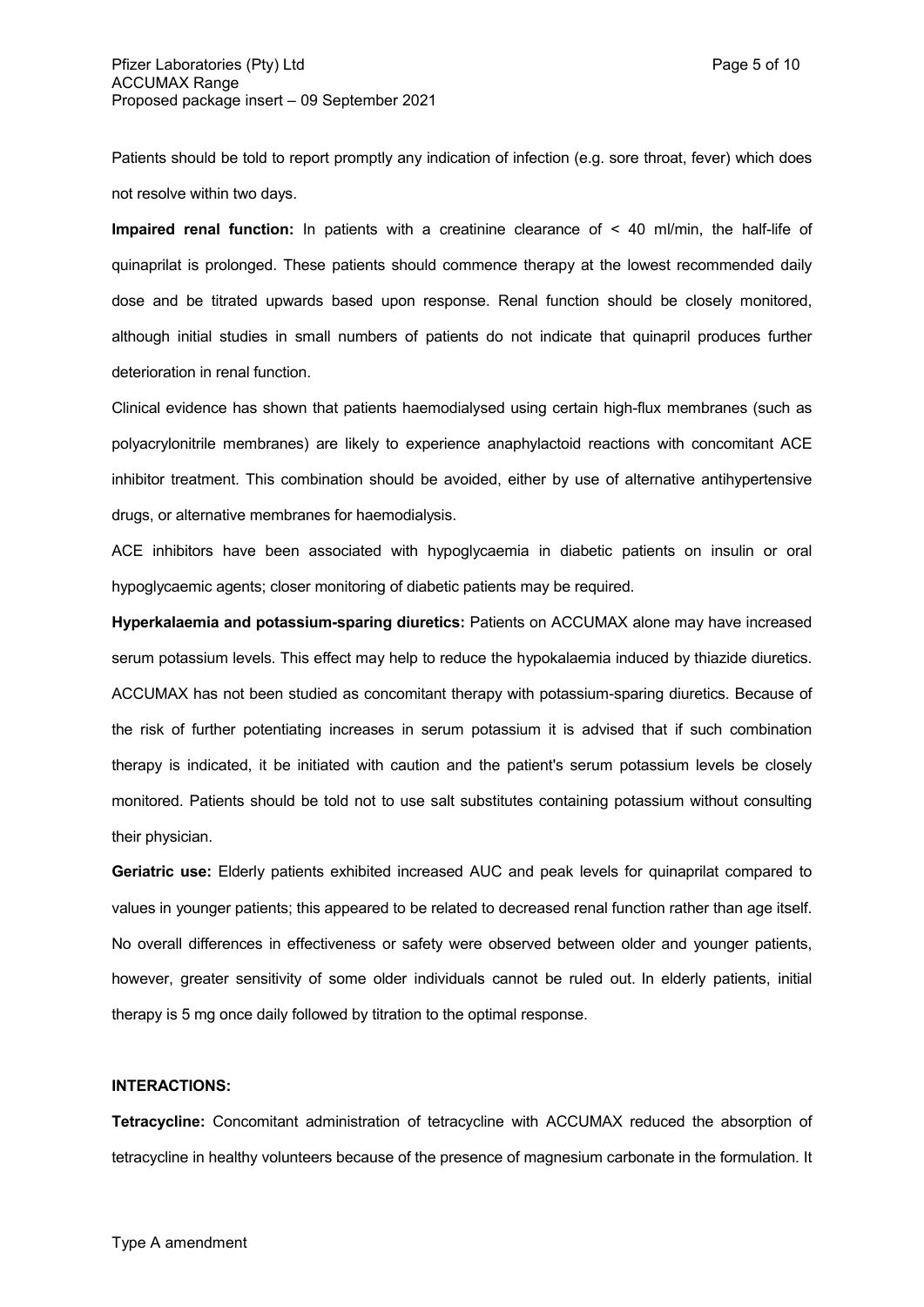is recommended that concomitant administration of ACCUMAX and tetracycline be avoided.

**Lithium:** Increased serum lithium levels and symptoms of lithium toxicity have been reported in patients receiving concomitant lithium and ACE inhibitor therapy due to the sodium-losing effect of these agents. These drugs should be administered with caution and frequent monitoring of serum lithium levels is recommended. If a diuretic is also used, it may increase the risk of lithium toxicity.

**Other agents:** No important pharmacokinetic interactions occurred when ACCUMAX was used concomitantly with propranolol, hydrochlorothiazide, digoxin, or cimetidine. No change in prothrombin time occurred when ACCUMAX and warfarin were given together.

**Concomitant diuretic therapy:** Patients on diuretics, especially those on recently instituted diuretic therapy, may experience an excessive reduction of blood pressure after initiation of therapy with ACCUMAX. Hypotensive effects after the first dose of ACCUMAX may be minimized by discontinuing the diuretic a few days prior to initiation of therapy. In patients in whom a diuretic is continued, medical supervision should be provided up to two hours after the initial dosage of ACCUMAX.

#### **PREGNANCY AND LACTATION:**

**Pregnancy:** There are no adequate and well-controlled studies in pregnant women. ACCUMAX is contraindicated throughout pregnancy (see WARNINGS AND SPECIAL PRECAUTIONS).

**Nursing mothers:** Quinapril and its metabolites are secreted in human milk.

**Paediatric use:** The safety and effectiveness of ACCUMAX in children has not been established.

## **DOSAGE AND DIRECTIONS FOR USE:**

ACCUMAX may be administered without regard to meals.

#### **Hypertension:**

*Monotherapy:* The recommended initial dosage of ACCUMAX in patients not on diuretics is 10 mg once daily. Depending upon clinical response, patient's dosage may be titrated (by doubling the dose) to a maintenance dosage of 20 to 40 mg/day given as a single dose or divided into two doses. Generally, dosage adjustments should be made at intervals of four weeks or according to patient's response. Long-term control is maintained in most patients with a single daily dosage regimen.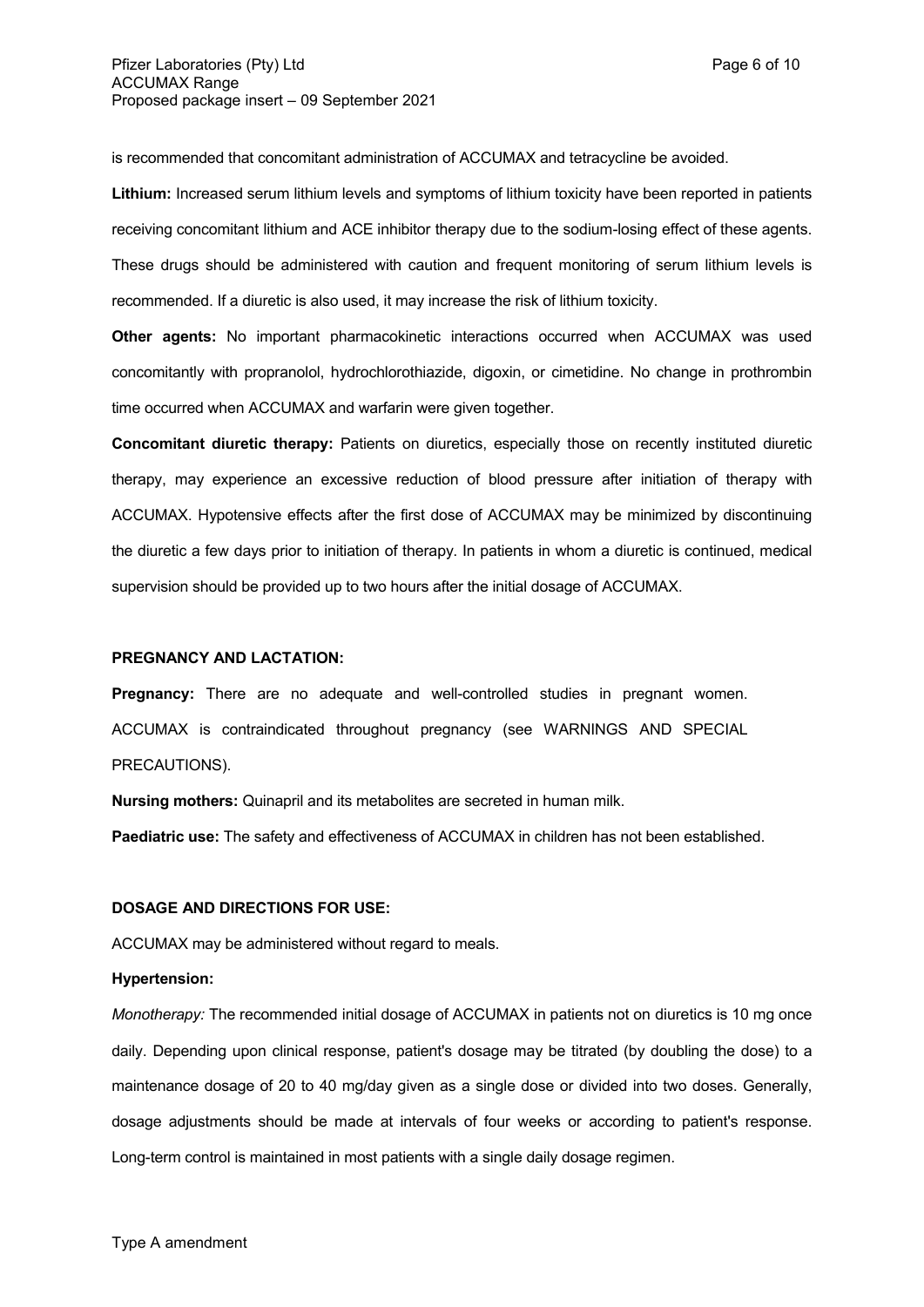Antihypertensive activity commences within one hour with peak effects usually achieved by two to four hours after dosing. Achievement of maximum blood pressure lowering effects may require two weeks of therapy in some patients.

#### **Concomitant diuretics:**

In patients who are also being treated with a diuretic, the initial dosage of ACCUMAX is 5 mg in order to determine if excess hypotension will occur. The dosage should subsequently be titrated (as described above) to the optimal response (see WARNINGS AND SPECIAL PRECAUTIONS).

#### **Congestive heart failure:**

The recommended initial dosage in patients with congestive heart failure due to unresponsive systolic left ventricular failure of various aetiologies in which afterload reduction is advocated, is a single 5 mg dose, following which the patient should be monitored closely for symptomatic hypotension. Patients may be titrated up to 40 mg per day given in two doses with concomitant diuretic and/or cardiac glycoside therapy. Patients can, however, normally be maintained effectively on doses of 10 to 20 mg per day given in two doses with concomitant therapy.

#### **SIDE EFFECTS:**

The adverse events have been categorized utilizing the incidence rate as follows:

Very common (>1/10), Common (>1/100 and <1/10), Uncommon (>1/1 000 and <1/100), Rare (>1/10 000 and <1/1 000), Very rare (<1/10 000).

#### **Blood and lymphatic system disorders:**

*Rare:* Agranulocytosis, haemolytic anaemia, neutropenia, thrombocytopenia.

#### **Immune system disorders:**

*Rare:* Anaphylactoid reaction.

#### **Metabolism and nutrition system disorders:**

*Common:* Hyperkalaemia.

#### **Psychiatric disorders:**

*Common*: Insomnia.

*Uncommon:* Depression, nervousness.

#### **Nervous system disorders:**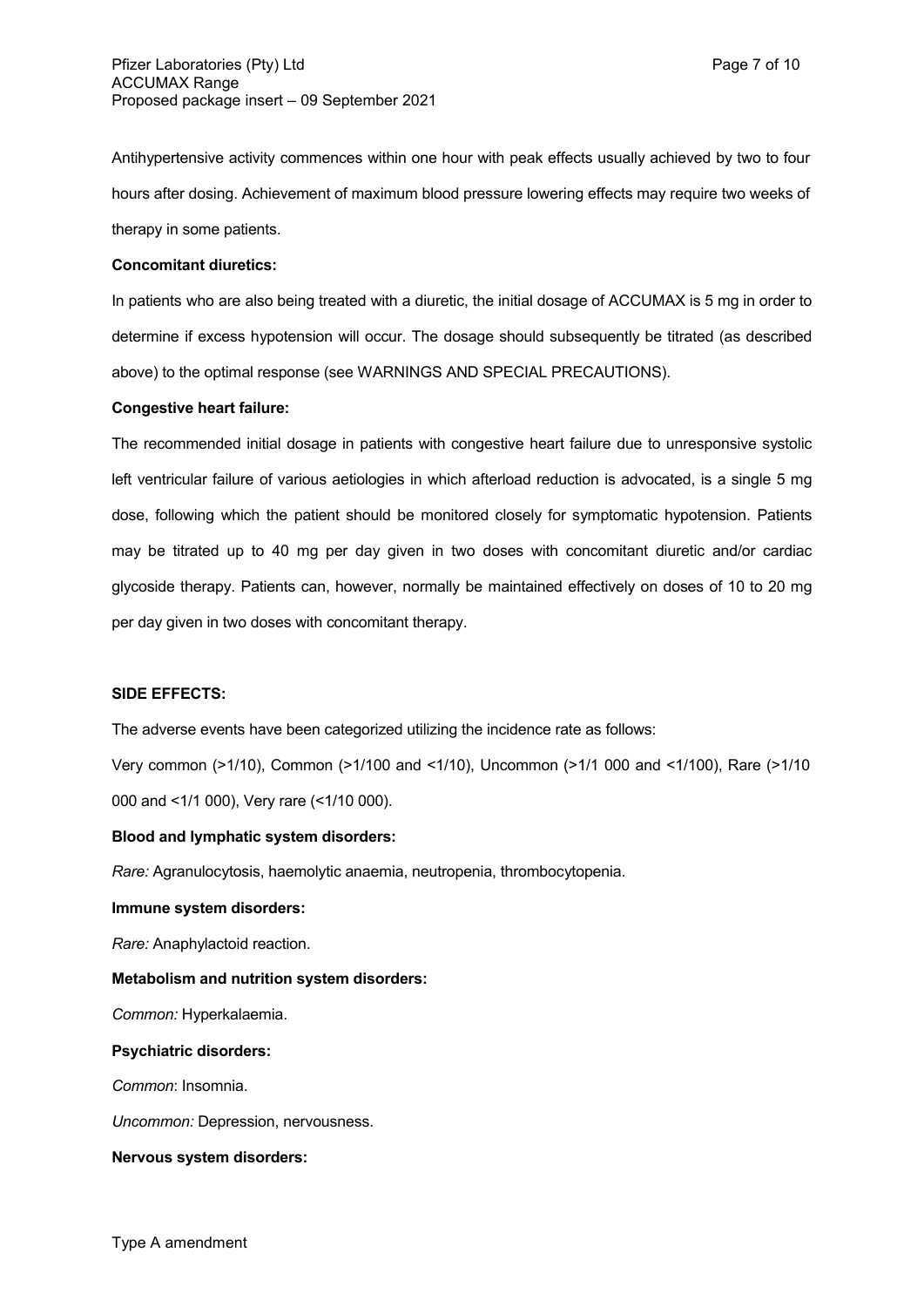*Common:* Dizziness, headache, paraesthesia.

*Uncommon:* Somnolence, vertigo.

## **Eye disorders:**

*Uncommon:* Amblyopia.

### **Cardiac disorders:**

*Uncommon*: Angina pectoris, palpitations, tachycardia.

#### **Vascular disorders:**

*Common:* Hypotension.

*Uncommon:* Vasodilation.

*Rare:* Postural hypotension, syncope.

## **Respiratory, thoracic and mediastinal disorders:**

*Common:* Cough, dyspnoea, pharyngitis, rhinitis.

*Rare:* Eosinophilic pneumonitis.

### **Gastrointestinal disorders:**

*Common:* Abdominal pain, diarrhoea, dyspepsia, nausea, vomiting.

*Uncommon:* Dry mouth or throat, flatulence, pancreatitis.

## **Hepatobiliary disorders:**

*Rare:* Hepatitis.

## **Skin and subcutaneous tissue disorders:**

*Uncommon:* Angioedema, increased perspiration, pruritus, rash.

*Rare:* Alopecia, exfoliative dermatitis, pemphigus, photosensitivity reaction.

## **Musculoskeletal and connective tissue disorders:**

*Common:* Back pain, myalgia.

*Uncommon:* Arthralgia.

#### **Renal and urinary disorders:**

*Uncommon:* Urinary tract infection.

#### **Reproductive system and breast disorders:**

*Uncommon:* Impotence.

# **General disorders and administration site conditions:**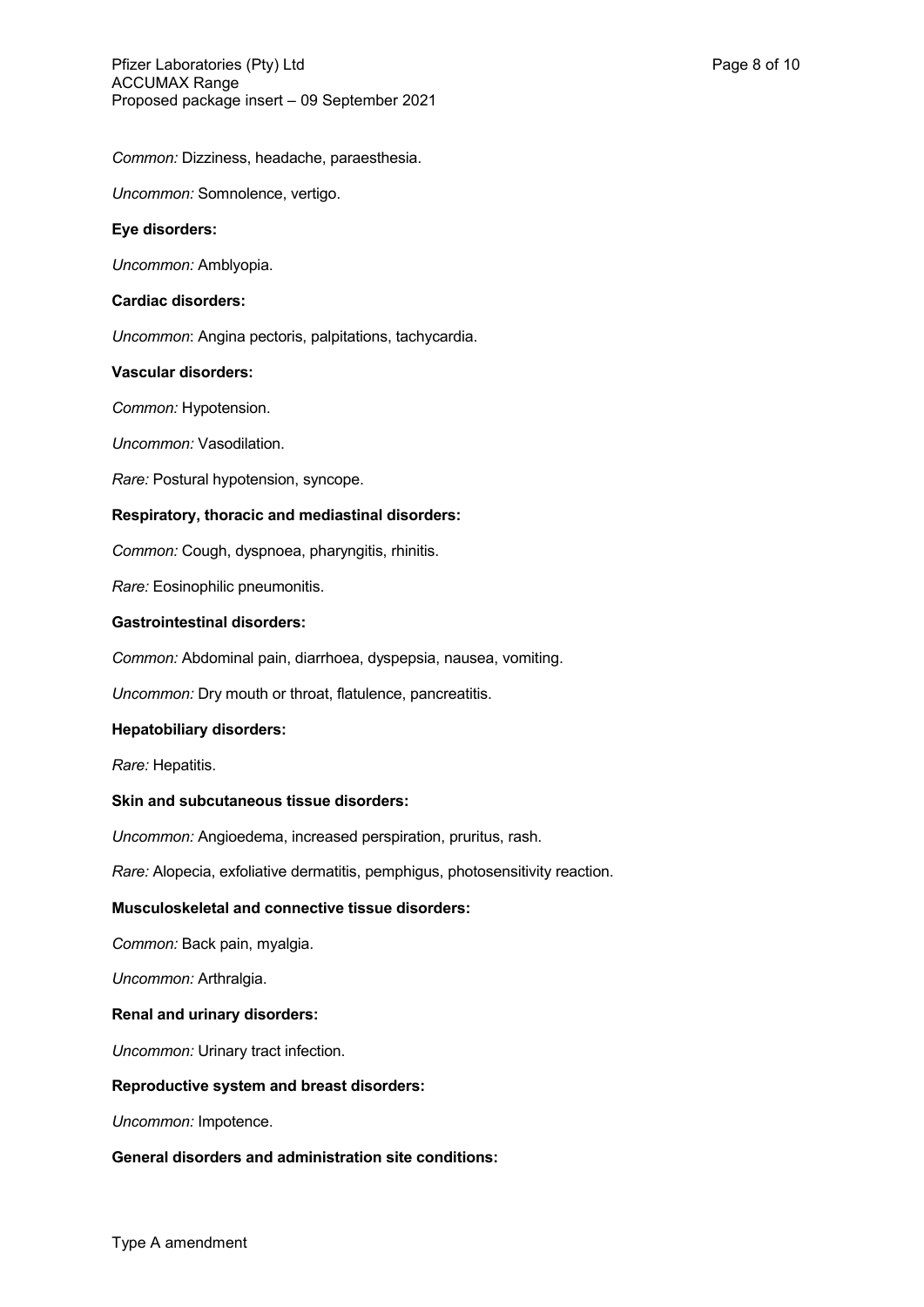*Common:* Chest pain, fatigue.

*Uncommon:* Oedema (peripheral and generalised)

#### **Investigations:**

*Common:* Increased serum creatinine, increased blood urea nitrogen.

## **KNOWN SYMPTOMS OF OVERDOSAGE AND PARTICULARS OF ITS TREATMENT:**

No data are available with respect to overdosage in humans. The oral  $LD_{50}$  of quinapril in mice and rats ranges from 1 440 to 4 280 mg/kg. The most likely clinical manifestation would be symptoms attributable to severe hypotension, which should normally be treated by intravenous volume expansion. Haemodialysis and peritoneal dialysis have little effect on the elimination of quinapril and quinaprilat.

# **IDENTIFICATION:**

ACCUMAX 5 mg: A reddish-brown, oval, biconvex film-coated tablet with bisecting score on both sides and debossing "5" on both sides in opposite directions.

ACCUMAX 10 mg: A reddish-brown, triangular, biconvex film-coated tablet with bisecting score on both sides and embossing "10" on one side.

ACCUMAX 20 mg: A reddish-brown, round, biconvex, film-coated tablet, with bisecting score on both sides and debossing "20" on one side.

ACCUMAX 40 mg: A reddish-brown, oval, biconvex, film-coated tablet, embossed "40" on one side; and "PD 535" on the other.

## **PRESENTATION:**

Blister packs of 28, 30, 50, 60, 90 and 100 tablets.

## **STORAGE INSTRUCTIONS:**

Store in a cool (at or below 25 °C), dry place. Protect from light and moisture.

KEEP OUT OF REACH OF CHILDREN.

#### **REGISTRATION NUMBERS:**

Type A amendment